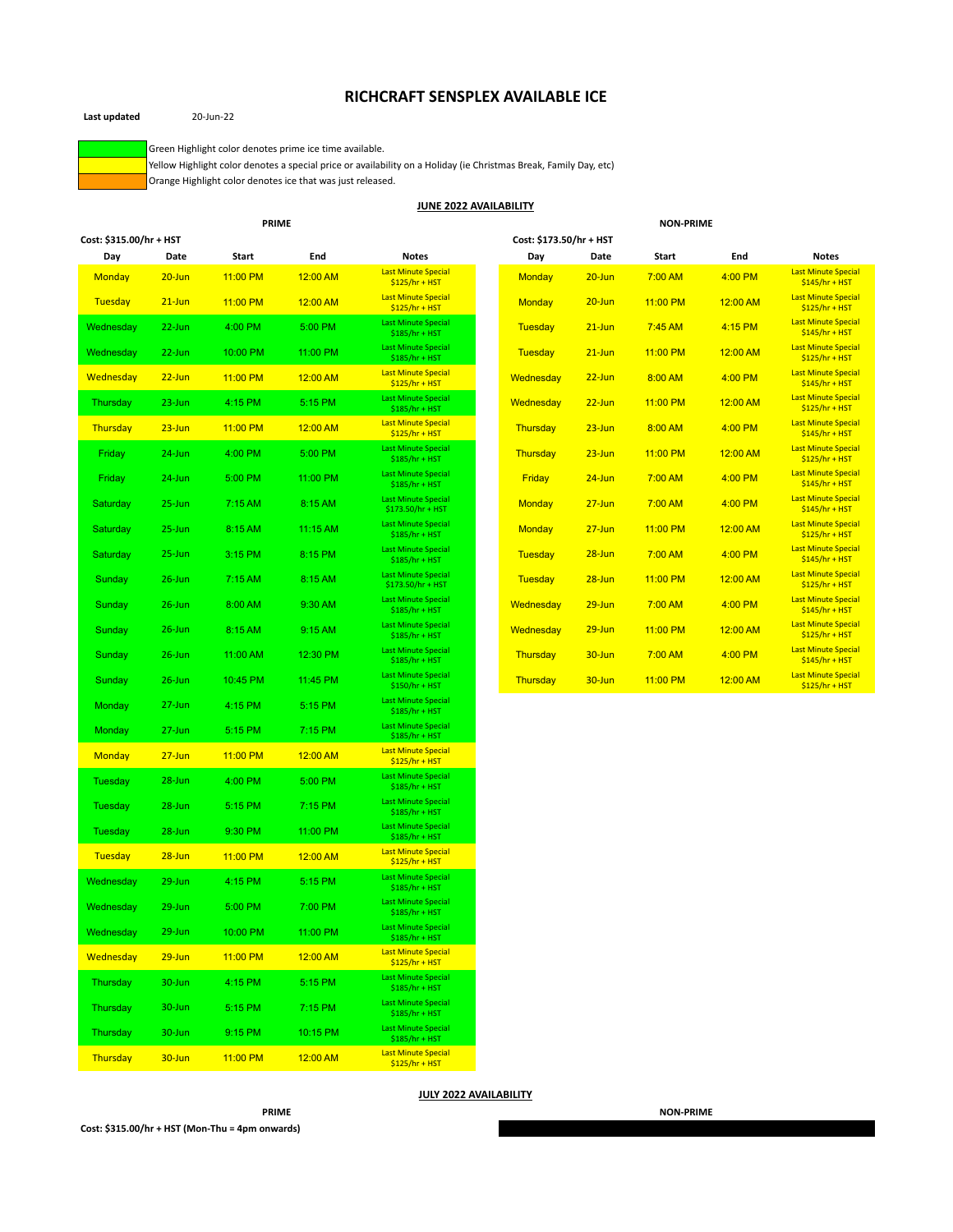#### **Cost: \$285.00/hr + HST (Mon-Thu = 8am-4pm; Friday-Sun All Day) Cost: \$250.00/hr + HST (Mon-Fri = 7am-8am)**

| Day              | Date       | Start     | End       | <b>Notes</b>                                       | Day | Date | Start | End | Notes |
|------------------|------------|-----------|-----------|----------------------------------------------------|-----|------|-------|-----|-------|
| <b>Monday</b>    | 4-Jul      | 7:15AM    | 8:15 AM   | <b>Last Minute Special</b><br>$$185/hr + HST$      |     |      |       |     |       |
| Monday           | 4-Jul      | 8:15 AM   | 4:15 PM   | <b>Last Minute Special</b><br>$$185/hr + HST$      |     |      |       |     |       |
| Monday           | 4-Jul      | 4:15 PM   | 11:15 PM  | <b>Last Minute Special</b><br>\$185/hr + HST       |     |      |       |     |       |
| <b>Tuesday</b>   | 5-Jul      | 7:15 AM   | 8:15 AM   | <b>Last Minute Special</b><br>$$185/hr + HST$      |     |      |       |     |       |
| Tuesday          | 5-Jul      | 8:15 AM   | 12:15 PM  | <b>Last Minute Special</b>                         |     |      |       |     |       |
| Tuesday          | 5-Jul      | 2:00 PM   | 4:00 PM   | \$185/hr + HST<br><b>Last Minute Special</b>       |     |      |       |     |       |
| Tuesday          | 5-Jul      | 4:00 PM   | 11:00 PM  | \$185/hr + HST<br><b>Last Minute Special</b>       |     |      |       |     |       |
| <b>Wednesday</b> | 6-Jul      | $7:15$ AM | 8:15 AM   | \$185/hr + HST<br><b>Last Minute Special</b>       |     |      |       |     |       |
| Wednesday        | 6-Jul      | 8:15 AM   | 4:15 PM   | $$185/hr + HST$<br><b>Last Minute Special</b>      |     |      |       |     |       |
|                  |            |           |           | $$185/hr + HST$<br><b>Last Minute Special</b>      |     |      |       |     |       |
| Wednesday        | 6-Jul      | 4:15 PM   | 5:15 PM   | \$185/hr + HST<br><b>Last Minute Special</b>       |     |      |       |     |       |
| Wednesday        | 6-Jul      | 9:15 PM   | 11:15 PM  | \$185/hr + HST<br><b>Last Minute Special</b>       |     |      |       |     |       |
| Thursday         | 7-Jul      | 7:15 AM   | 8:15 AM   | $$185/hr + HST$                                    |     |      |       |     |       |
| Thursday         | 7-Jul      | 8:15 AM   | 12:15 PM  | <b>Last Minute Special</b><br>\$185/hr + HST       |     |      |       |     |       |
| Thursday         | 7-Jul      | 2:15 PM   | 4:15 PM   | <b>Last Minute Special</b><br>$$185/hr + HST$      |     |      |       |     |       |
| Thursday         | 7-Jul      | 4:15 PM   | 11:15 PM  | <b>Last Minute Special</b><br>$$185/hr + HST$      |     |      |       |     |       |
| Friday           | 8-Jul      | 7:15 AM   | 8:15 AM   | <b>Last Minute Special</b><br>$$185/hr + HST$      |     |      |       |     |       |
| Friday           | 8-Jul      | 8:15 AM   | 4:15 PM   | <b>Last Minute Special</b><br>$$185/hr + HST$      |     |      |       |     |       |
| Friday           | 8-Jul      | 4:15 PM   | 8:15 PM   | <b>Last Minute Special</b><br>\$185/hr + HST       |     |      |       |     |       |
| Saturday         | 9-Jul      | 7:15 AM   | 9:15 AM   | <b>Last Minute Special</b><br>$$185/hr + HST$      |     |      |       |     |       |
| Saturday         | 9-Jul      | 9:15 AM   | 4:15 PM   | <b>Last Minute Special</b><br>$$185/hr + HST$      |     |      |       |     |       |
| <b>Sunday</b>    | $10 -$ Jul | 7:15 AM   | 9:15 AM   | <b>Last Minute Special</b><br>$$185/hr + HST$      |     |      |       |     |       |
| Sunday           | $10 -$ Jul | 9:15 AM   | 11:15 PM  | <b>Last Minute Special</b><br>$$185/hr + HST$      |     |      |       |     |       |
| <b>Monday</b>    | $11 -$ Jul | 7:15 AM   | 8:15 AM   | <b>Early Morning Special</b><br>\$250/hr + HST     |     |      |       |     |       |
| Monday           | $11 -$ Jul | 8:15 AM   | $1:15$ PM | <b>Summer Day-Time Special</b><br>$$285/hr + HST$  |     |      |       |     |       |
| Monday           | $11 -$ Jul | 2:00 PM   | 4:00 PM   | <b>Summer Day-Time Special</b><br>\$285/hr + HST   |     |      |       |     |       |
| <b>Monday</b>    | $11 -$ Jul | 4:15 PM   | 11:15 PM  | <b>Spring/Summer Retail Rate</b><br>\$315/hr + HST |     |      |       |     |       |
| <b>Tuesday</b>   | $12$ -Jul  | $7:15$ AM | 8:15 AM   | <b>Early Morning Special</b>                       |     |      |       |     |       |
| <b>Tuesday</b>   | 12-Jul     | 8:15 AM   | 12:15 PM  | $$250/hr + HST$<br><b>Summer Day-Time Special</b>  |     |      |       |     |       |
| Tuesday          | 12-Jul     | 2:00 PM   | 4:00 PM   | \$285/hr + HST<br><b>Summer Day-Time Special</b>   |     |      |       |     |       |
| Tuesday          | $12$ -Jul  | 4:15 PM   | 11:15 PM  | \$285/hr + HST<br><b>Spring/Summer Retail Rate</b> |     |      |       |     |       |
| Wednesday        | $13 -$ Jul | 7:15 AM   | 8:15 AM   | $$315/hr + HST$<br><b>Early Morning Special</b>    |     |      |       |     |       |
| Wednesday        | $13 -$ Jul | 8:15 AM   | 1:15 PM   | $$250/hr + HST$<br><b>Summer Day-Time Special</b>  |     |      |       |     |       |
| Wednesday        | $13 -$ Jul | 2:00 PM   | 4:00 PM   | \$285/hr + HST<br><b>Summer Day-Time Special</b>   |     |      |       |     |       |
|                  |            |           | 11:15 PM  | \$285/hr + HST<br><b>Spring/Summer Retail Rate</b> |     |      |       |     |       |
| Wednesday        | $13 -$ Jul | 4:15 PM   |           | \$315/hr + HST<br><b>Early Morning Special</b>     |     |      |       |     |       |
| Thursday         | $14 -$ Jul | 7:15 AM   | 8:15 AM   | $$250/hr + HST$<br><b>Summer Day-Time Special</b>  |     |      |       |     |       |
| Thursday         | $14$ -Jul  | 8:15 AM   | 12:15 PM  | \$285/hr + HST<br><b>Summer Day-Time Special</b>   |     |      |       |     |       |
| Thursday         | $14$ -Jul  | 2:00 PM   | 4:00 PM   | \$285/hr + HST                                     |     |      |       |     |       |
| Thursday         | 14-Jul     | 4:15 PM   | 11:15 PM  | <b>Spring/Summer Retail Rate</b><br>\$315/hr + HST |     |      |       |     |       |
| Friday           | $15 -$ Jul | 7:15 AM   | 8:15 AM   | <b>Early Morning Special</b><br>\$250/hr + HST     |     |      |       |     |       |
| Friday           | $15 -$ Jul | 8:15 AM   | 4:15 PM   | <b>Summer Day-Time Special</b><br>$$285/hr + HST$  |     |      |       |     |       |

| Day | Date | Start | End | Notes |
|-----|------|-------|-----|-------|
|     |      |       |     |       |
|     |      |       |     |       |
|     |      |       |     |       |
|     |      |       |     |       |
|     |      |       |     |       |
|     |      |       |     |       |
|     |      |       |     |       |
|     |      |       |     |       |
|     |      |       |     |       |
|     |      |       |     |       |
|     |      |       |     |       |
|     |      |       |     |       |
|     |      |       |     |       |
|     |      |       |     |       |
|     |      |       |     |       |
|     |      |       |     |       |
|     |      |       |     |       |
|     |      |       |     |       |
|     |      |       |     |       |
|     |      |       |     |       |
|     |      |       |     |       |
|     |      |       |     |       |
|     |      |       |     |       |
|     |      |       |     |       |
|     |      |       |     |       |
|     |      |       |     |       |
|     |      |       |     |       |
|     |      |       |     |       |
|     |      |       |     |       |
|     |      |       |     |       |
|     |      |       |     |       |
|     |      |       |     |       |
|     |      |       |     |       |
|     |      |       |     |       |
|     |      |       |     |       |
|     |      |       |     |       |
|     |      |       |     |       |
|     |      |       |     |       |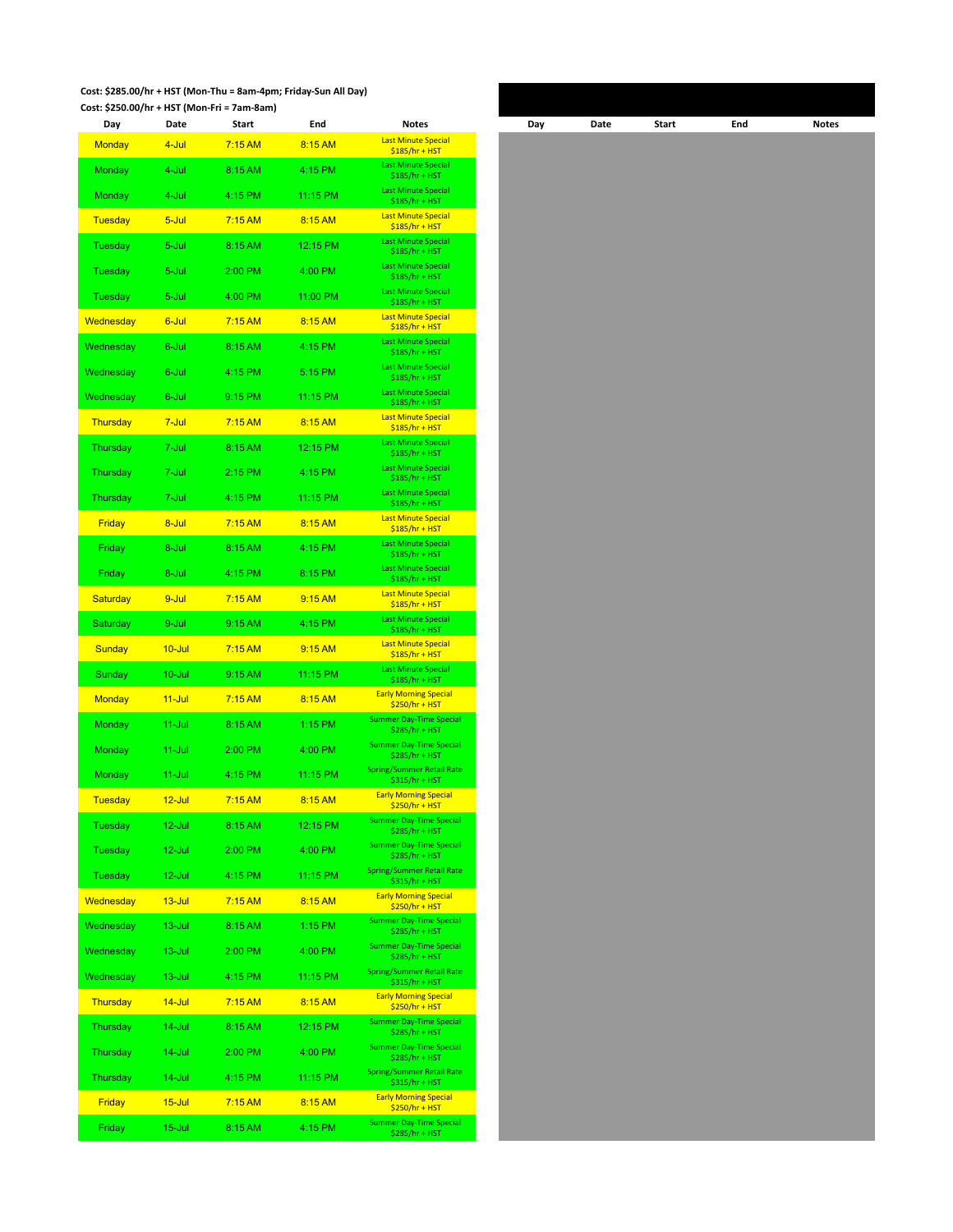| Friday          | 15-Jul     | 4:15 PM   | 9:15 PM   | <b>Summer Friday Night Rate</b><br>\$285/hr + HST       |
|-----------------|------------|-----------|-----------|---------------------------------------------------------|
| Saturday        | $16 -$ Jul | 7:15AM    | 9:15 AM   | <b>Weekend Early Morning Special</b><br>$$215/hr + HST$ |
| Saturday        | 16-Jul     | 9:15 AM   | 4:15 PM   | <b>Summer Weekend Special</b><br>\$285/hr + HST         |
| <b>Sunday</b>   | $17 -$ Jul | 7:15 AM   | 9:15 AM   | <b>Weekend Early Morning Special</b><br>$$215/hr + HST$ |
| Sunday          | 17-Jul     | 9:15 AM   | 11:00 PM  | <b>Summer Weekend Special</b><br>\$285/hr + HST         |
| <b>Monday</b>   | $18 -$ Jul | 7:15AM    | 8:15 AM   | <b>Early Morning Special</b><br>$$250/hr + HST$         |
| Monday          | 18-Jul     | 8:15 AM   | $1:15$ PM | <b>Summer Day-Time Special</b><br>\$285/hr + HST        |
| Monday          | 18-Jul     | 3:15 PM   | 4:15 PM   | <b>Summer Day-Time Special</b><br>\$285/hr + HST        |
| Monday          | 18-Jul     | 4:00 PM   | 8:00 PM   | Spring/Summer Retail Rate<br>\$315/hr + HST             |
| Monday          | 18-Jul     | 8:15 PM   | 11:15 PM  | <b>Spring/Summer Retail Rate</b><br>\$315/hr + HST      |
| <b>Tuesday</b>  | $19 -$ Jul | 7:15 AM   | 8:15 AM   | <b>Early Morning Special</b><br>$$250/hr + HST$         |
| Tuesday         | $19 -$ Jul | 8:15 AM   | 12:15 PM  | <b>Summer Day-Time Special</b><br>\$285/hr + HST        |
| Tuesday         | 19-Jul     | 3:30 PM   | 5:00 PM   | <b>Summer Day-Time Special</b><br>\$285/hr + HST        |
| Tuesday         | 19-Jul     | 6:00 PM   | 9:00 PM   | <b>Spring/Summer Retail Rate</b><br>\$315/hr + HST      |
| Tuesday         | 19-Jul     | 8:15 PM   | 11:15 PM  | <b>Spring/Summer Retail Rate</b><br>\$315/hr + HST      |
| Wednesday       | $20 -$ Jul | 7:15AM    | 8:15 AM   | <b>Early Morning Special</b><br>\$250/hr + HST          |
| Wednesday       | 20-Jul     | 8:15 AM   | 1:15 PM   | <b>Summer Day-Time Special</b><br>\$285/hr + HST        |
| Wednesday       | $20 -$ Jul | 3:30 PM   | 5:00 PM   | <b>Spring/Summer Retail Rate</b><br>\$315/hr + HST      |
| Wednesday       | 20-Jul     | 5:15 PM   | 8:15 PM   | Spring/Summer Retail Rate<br>\$315/hr + HST             |
| Wednesday       | 20-Jul     | 8:15 PM   | 11:15 PM  | Spring/Summer Retail Rate<br>\$315/hr + HST             |
| <b>Thursday</b> | $21 -$ Jul | 7:15 AM   | 8:15 AM   | <b>Early Morning Special</b><br>$$250/hr + HST$         |
| Thursday        | $21 -$ Jul | 8:15 AM   | 12:15 PM  | <b>Summer Day-Time Special</b><br>\$285/hr + HST        |
| Thursday        | 21-Jul     | 3:30 PM   | 4:30 PM   | <b>Summer Day-Time Special</b><br>\$299/hr + HST        |
| Thursday        | 21-Jul     | 4:00 PM   | 10:00 PM  | <b>Spring/Summer Retail Rate</b><br>\$315/hr + HST      |
| Thursday        | 21-Jul     | 8:15 PM   | 11:15 PM  | Spring/Summer Retail Rate<br>\$315/hr + HST             |
| <b>Friday</b>   | $22$ -Jul  | 7:15AM    | 8:15 AM   | <b>Early Morning Special</b><br>$$250/hr + HST$         |
| Friday          | 22-Jul     | 8:15 AM   | 4:15 PM   | <b>Summer Day-Time Special</b><br>\$285/hr + HST        |
| Fridav          | 22-Jul     | 4:15 PM   | 11:15 PM  | <b>Summer Friday Night Rate</b><br>$$285/hr + HST$      |
| Saturday        | $23 -$ Jul | 7:15AM    | 9:15 AM   | <b>Weekend Early Morning Special</b><br>$$215/hr + HST$ |
| Saturday        | 23-Jul     | 9:15 AM   | 4:15 PM   | <b>Summer Weekend Special</b><br>\$285/hr + HST         |
| <b>Sunday</b>   | $24 -$ Jul | $7:15$ AM | 9:15 AM   | <b>Weekend Early Morning Special</b><br>$$215/hr + HST$ |
| Sunday          | 24-Jul     | 9:15 AM   | 11:00 PM  | <b>Summer Weekend Special</b><br>\$285/hr + HST         |
| <b>Monday</b>   | $25 -$ Jul | $7:15$ AM | 8:15 AM   | <b>Early Morning Special</b><br>$$250/hr + HST$         |
| <b>Monday</b>   | $25 -$ Jul | 8:15 AM   | 11:15 AM  | <b>Summer Day-Time Special</b><br>\$285/hr + HST        |
| <b>Monday</b>   | 25-Jul     | 3:30 PM   | 4:30 PM   | <b>Summer Day-Time Special</b><br>\$299/hr + HST        |
| Monday          | $25 -$ Jul | 4:30 PM   | 8:00 PM   | Spring/Summer Retail Rate<br>\$315/hr + HST             |
| Monday          | $25 -$ Jul | 7:15 PM   | 11:15 PM  | Spring/Summer Retail Rate<br>\$315/hr + HST             |
| <b>Tuesday</b>  | $26 -$ Jul | $7:15$ AM | 8:15 AM   | <b>Early Morning Special</b><br>\$250/hr + HST          |
| <b>Tuesday</b>  | $26$ -Jul  | 8:15 AM   | 9:15 AM   | <b>Summer Day-Time Special</b><br>\$285/hr + HST        |
| Tuesday         | 26-Jul     | 3:30 PM   | 5:00 PM   | <b>Summer Day-Time Special</b><br>\$299/hr + HST        |
| Tuesday         | $26 -$ Jul | 7:00 PM   | 10:00 PM  | <b>Spring/Summer Retail Rate</b><br>\$315/hr + HST      |
| <b>Tuesday</b>  | $26 -$ Jul | 8:15 PM   | 11:15 PM  | Spring/Summer Retail Rate<br>\$315/hr + HST             |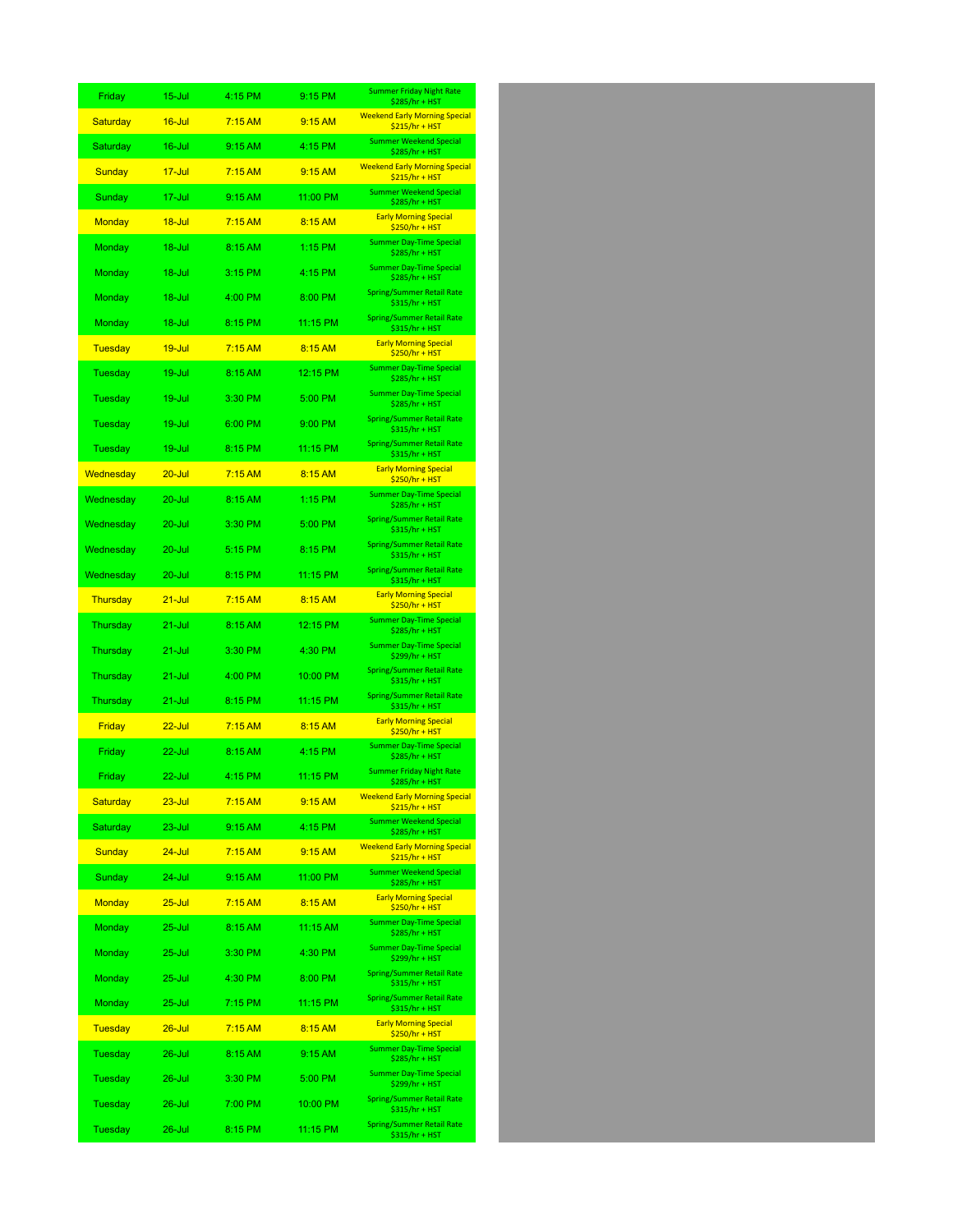| Wednesday | $27 -$ Jul        | $7:15$ AM | 8:15 AM    | <b>Early Morning Special</b><br>\$250/hr + HST     |
|-----------|-------------------|-----------|------------|----------------------------------------------------|
| Wednesday | $27 -$ <b>Inf</b> | $8.15$ AM | 9.15AM     | <b>Summer Day-Time Special</b><br>\$285/hr + HST   |
| Wednesday | $27 -$ Jul        | 3:30 PM   | 5:00 PM    | <b>Summer Day-Time Special</b><br>\$299/hr + HST   |
| Wednesday | $27 -$ Jul        | 8:15 PM   | 11:15 PM   | <b>Spring/Summer Retail Rate</b><br>\$315/hr + HST |
| Thursday  | $28 -$ Jul        | $7:15$ AM | $8:15$ AM  | <b>Early Morning Special</b><br>$$250/hr + HST$    |
| Thursday  | $28 -$ Jul        | 8:15 AM   | 9:15AM     | <b>Summer Day-Time Special</b><br>\$285/hr + HST   |
| Thursday  | $28 -$ Jul        | 3:30 PM   | 5:00 PM    | <b>Summer Day-Time Special</b><br>\$299/hr + HST   |
| Thursday  | $28 -$ Jul        | 5:00 PM   | 10:00 PM   | <b>Spring/Summer Retail Rate</b><br>\$315/hr + HST |
| Thursday  | $28 -$ Jul        | 8:15 PM   | 11:15 PM   | <b>Spring/Summer Retail Rate</b><br>\$315/hr + HST |
| Friday    | $29 -$ Jul        | $7:15$ AM | 8:15 AM    | <b>Early Morning Special</b><br>$$250/hr + HST$    |
| Friday    | $29 -$ Jul        | 8:15 AM   | $11:15$ AM | <b>Summer Day-Time Special</b><br>\$285/hr + HST   |
| Friday    | $29 -$ Jul        | 12:00 PM  | $2:00$ PM  | <b>Summer Day-Time Special</b><br>\$285/hr + HST   |
| Friday    | $29 -$ Jul        | $2:00$ PM | $4:00$ PM  | <b>Summer Day-Time Special</b><br>$$285/hr + HST$  |
| Friday    | $29 -$ Jul        | $4:00$ PM | 8:00 PM    | <b>Summer Friday Night Rate</b><br>\$285/hr + HST  |



# **AUGUST 2022 AVAILABILITY**

**Cost: \$315/hr + HST (Mon-Thu = 4pm onwards)**

**Cost (Up to Aug 14): \$285/hr + HST (Mon-Thu = 8am-4pm; Friday-Sun All Day) Cost (After Aug 14): \$315/hr + HST (Mon-Thu = 8am-4pm; Friday-Sun All Day) Cost: \$250/hr + HST (Mon-Fri = 7am-8am)**

| Day             | Date    | <b>Start</b> | End      | <b>Notes</b>                                            |
|-----------------|---------|--------------|----------|---------------------------------------------------------|
| Monday          | 1-Aug   | 8:00 AM      | 4:00 PM  | <b>Summer Day-Time Special</b><br>\$285/hr + HST        |
| Monday          | 1-Aug   | $4:00$ PM    | 7:00 PM  | <b>Spring/Summer Retail Rate</b><br>\$315/hr + HST      |
| <b>Tuesday</b>  | $2-Aug$ | 7:15AM       | 8:15 AM  | <b>Early Morning Special</b><br>$$250/hr + HST$         |
| Tuesday         | 2-Aug   | 8:15 AM      | 9:15AM   | <b>Summer Day-Time Special</b><br>\$285/hr + HST        |
| Tuesday         | 2-Aug   | 3:30 PM      | 5:00 PM  | <b>Summer Day-Time Special</b><br>\$299/hr + HST        |
| <b>Tuesday</b>  | 2-Aug   | 8:00 PM      | 11:00 PM | <b>Spring/Summer Retail Rate</b><br>\$315/hr + HST      |
| Wednesday       | 3-Aug   | 7:15AM       | 8:15 AM  | <b>Early Morning Special</b><br>\$250/hr + HST          |
| Wednesday       | 3-Aug   | 8:15 AM      | 9:15AM   | <b>Summer Day-Time Special</b><br>\$285/hr + HST        |
| Wednesday       | 3-Aug   | 3:30 PM      | 5:00 PM  | <b>Summer Day-Time Special</b><br>$$299/hr + HST$       |
| Wednesday       | 3-Aug   | 9:00 PM      | 11:00 PM | <b>Spring/Summer Retail Rate</b><br>\$315/hr + HST      |
| Thursday        | 4-Aug   | $7:15$ AM    | 8:15AM   | <b>Early Morning Special</b><br>\$250/hr + HST          |
| Thursday        | 4-Aug   | 8:15 AM      | 9:15AM   | <b>Summer Day-Time Special</b><br>\$285/hr + HST        |
| Thursday        | 4-Aug   | 3:30 PM      | 4:30 PM  | <b>Summer Day-Time Special</b><br>\$299/hr + HST        |
| Thursday        | 4-Aug   | 4:30 PM      | 10:00 PM | <b>Spring/Summer Retail Rate</b><br>\$315/hr + HST      |
| Thursday        | 4-Aug   | 9:15 PM      | 11:15 PM | <b>Spring/Summer Retail Rate</b><br>\$315/hr + HST      |
| Friday          | 5-Aug   | 7:15AM       | 8:15 AM  | <b>Early Morning Special</b><br>$$250/hr + HST$         |
| Friday          | 5-Aug   | 8:15 AM      | 9:15AM   | <b>Summer Day-Time Special</b><br>\$285/hr + HST        |
| Friday          | 5-Aug   | 12:00 PM     | 2:00 PM  | <b>Summer Day-Time Special</b><br>\$285/hr + HST        |
| Friday          | 5-Aug   | 3:30 PM      | 4:30 PM  | <b>Summer Day-Time Special</b><br>\$299/hr + HST        |
| Friday          | 5-Aug   | 4:30 PM      | 9:00 PM  | <b>Summer Friday Night Rate</b><br>\$285/hr + HST       |
| <b>Saturday</b> | 6-Aug   | $7:15$ AM    | 9:15 AM  | <b>Weekend Early Morning Special</b><br>$$215/hr + HST$ |
| Saturday        | 6-Aug   | 9:00 AM      | 7:00 PM  | <b>Summer Weekend Special</b><br>\$285/hr + HST         |

|        |         | <b>PRIME</b>                                                           |          |                                                         |     |      |       | <b>NON-PRIME</b> |
|--------|---------|------------------------------------------------------------------------|----------|---------------------------------------------------------|-----|------|-------|------------------|
|        |         | \$315/hr + HST (Mon-Thu = 4pm onwards)                                 |          |                                                         |     |      |       |                  |
|        |         | (Up to Aug 14): \$285/hr + HST (Mon-Thu = 8am-4pm; Friday-Sun All Day) |          |                                                         |     |      |       |                  |
|        |         | (After Aug 14): \$315/hr + HST (Mon-Thu = 8am-4pm; Friday-Sun All Day) |          |                                                         |     |      |       |                  |
|        |         | \$250/hr + HST (Mon-Fri = 7am-8am)                                     |          |                                                         |     |      |       |                  |
| Day    | Date    | Start                                                                  | End      | <b>Notes</b>                                            | Day | Date | Start | End              |
| onday  | 1-Aug   | 8:00 AM                                                                | 4:00 PM  | <b>Summer Day-Time Special</b><br>\$285/hr + HST        |     |      |       |                  |
| onday  | 1-Aug   | 4:00 PM                                                                | 7:00 PM  | <b>Spring/Summer Retail Rate</b><br>$$315/hr + HST$     |     |      |       |                  |
| esday  | $2-Aug$ | $7:15$ AM                                                              | 8:15 AM  | <b>Early Morning Special</b><br>$$250/hr + HST$         |     |      |       |                  |
| esday  | 2-Aug   | 8:15 AM                                                                | 9:15 AM  | <b>Summer Day-Time Special</b><br>\$285/hr + HST        |     |      |       |                  |
| esday  | 2-Aug   | 3:30 PM                                                                | 5:00 PM  | <b>Summer Day-Time Special</b><br>\$299/hr + HST        |     |      |       |                  |
| esday  | 2-Aug   | 8:00 PM                                                                | 11:00 PM | <b>Spring/Summer Retail Rate</b><br>\$315/hr + HST      |     |      |       |                  |
| nesday | 3-Aug   | $7:15$ AM                                                              | 8:15 AM  | <b>Early Morning Special</b><br>$$250/hr + HST$         |     |      |       |                  |
| nesday | 3-Aug   | 8:15 AM                                                                | 9:15 AM  | <b>Summer Day-Time Special</b><br>\$285/hr + HST        |     |      |       |                  |
| nesday | 3-Aug   | 3:30 PM                                                                | 5:00 PM  | <b>Summer Day-Time Special</b><br>\$299/hr + HST        |     |      |       |                  |
| nesday | 3-Aug   | 9:00 PM                                                                | 11:00 PM | <b>Spring/Summer Retail Rate</b><br>\$315/hr + HST      |     |      |       |                  |
| ursday | 4-Aug   | 7:15AM                                                                 | 8:15 AM  | <b>Early Morning Special</b><br>$$250/hr + HST$         |     |      |       |                  |
| ursday | 4-Aug   | 8:15 AM                                                                | 9:15 AM  | <b>Summer Day-Time Special</b><br>\$285/hr + HST        |     |      |       |                  |
| ursday | 4-Aug   | 3:30 PM                                                                | 4:30 PM  | <b>Summer Day-Time Special</b><br>\$299/hr + HST        |     |      |       |                  |
| ursday | 4-Aug   | 4:30 PM                                                                | 10:00 PM | <b>Spring/Summer Retail Rate</b><br>\$315/hr + HST      |     |      |       |                  |
| ursday | 4-Aug   | 9:15 PM                                                                | 11:15 PM | <b>Spring/Summer Retail Rate</b><br>$$315/hr + HST$     |     |      |       |                  |
| riday  | 5-Aug   | 7:15AM                                                                 | 8:15 AM  | <b>Early Morning Special</b><br>$$250/hr + HST$         |     |      |       |                  |
| riday  | 5-Aug   | 8:15 AM                                                                | 9:15 AM  | <b>Summer Day-Time Special</b><br>$$285/hr + HST$       |     |      |       |                  |
| riday  | 5-Aug   | 12:00 PM                                                               | 2:00 PM  | <b>Summer Day-Time Special</b><br>$$285/hr + HST$       |     |      |       |                  |
| riday  | 5-Aug   | 3:30 PM                                                                | 4:30 PM  | <b>Summer Day-Time Special</b><br>\$299/hr + HST        |     |      |       |                  |
| riday  | 5-Aug   | 4:30 PM                                                                | 9:00 PM  | <b>Summer Friday Night Rate</b><br>$$285/hr + HST$      |     |      |       |                  |
| turday | 6-Aug   | 7:15AM                                                                 | 9:15 AM  | <b>Weekend Early Morning Special</b><br>$$215/hr + HST$ |     |      |       |                  |
| turday | 6-Aug   | 9:00 AM                                                                | 7:00 PM  | <b>Summer Weekend Special</b><br>\$285/hr + HST         |     |      |       |                  |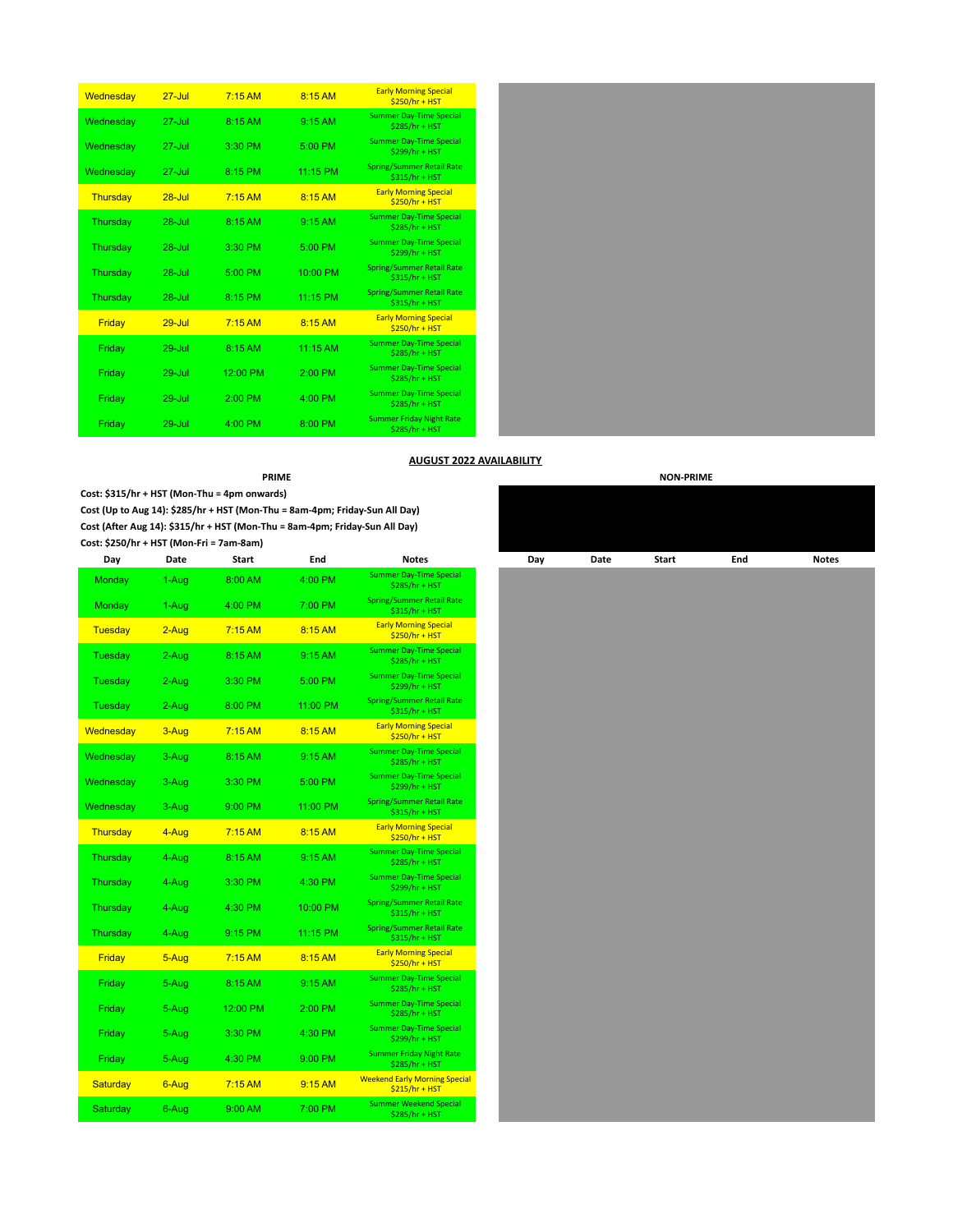| Sunday         | 7-Aug      | 7:15AM    | 8:15 AM   | <b>Weekend Early Morning Special</b><br>$$215/hr + HST$ |
|----------------|------------|-----------|-----------|---------------------------------------------------------|
| Sunday         | 7-Aug      | 9:00 AM   | 11:00 PM  | <b>Summer Weekend Special</b><br>\$285/hr + HST         |
| <b>Monday</b>  | 8-Aug      | 7:15AM    | 8:15 AM   | <b>Early Morning Special</b><br>$$250/hr + HST$         |
| Monday         | 8-Aug      | 8:15 AM   | 9:15 AM   | <b>Summer Day-Time Special</b><br>\$285/hr + HST        |
| Monday         | 8-Aug      | 12:15 PM  | $1:15$ PM | <b>Summer Day-Time Special</b><br>\$285/hr + HST        |
| Monday         | 8-Aug      | 3:30 PM   | 5:00 PM   | <b>Summer Day-Time Special</b><br>\$299/hr + HST        |
| Monday         | 8-Aug      | 5:15 PM   | 8:15 PM   | <b>Spring/Summer Retail Rate</b><br>\$315/hr + HST      |
| Monday         | 8-Aug      | 9:15 PM   | 10:15 PM  | <b>Spring/Summer Retail Rate</b><br>\$315/hr + HST      |
| <b>Tuesday</b> | 9-Aug      | 7:15AM    | 8:15 AM   | <b>Early Morning Special</b><br>\$250/hr + HST          |
| Tuesday        | 9-Aug      | 8:15 AM   | 9:15AM    | <b>Summer Day-Time Special</b><br>\$285/hr + HST        |
| Tuesday        | 9-Aug      | 3:30 PM   | 5:00 PM   | <b>Summer Day-Time Special</b><br>\$299/hr + HST        |
| Tuesday        | 9-Aug      | 6:15 PM   | 7:15 PM   | <b>Spring/Summer Retail Rate</b><br>\$315/hr + HST      |
| Tuesday        | 9-Aug      | 7:00 PM   | 9:00 PM   | <b>Spring/Summer Retail Rate</b><br>\$315/hr + HST      |
| Tuesday        | 9-Aug      | 9:15 PM   | 11:15 PM  | <b>Spring/Summer Retail Rate</b><br>\$315/hr + HST      |
| Wednesday      | 10-Aug     | 7:15AM    | 8:15 AM   | <b>Early Morning Special</b><br>\$250/hr + HST          |
| Wednesday      | 10-Aug     | 8:15 AM   | 9:15AM    | <b>Summer Day-Time Special</b><br>\$285/hr + HST        |
| Wednesday      | 10-Aug     | 12:15 PM  | 1:15 PM   | <b>Summer Day-Time Special</b><br>\$285/hr + HST        |
| Wednesday      | 10-Aug     | 3:30 PM   | 5:00 PM   | <b>Summer Day-Time Special</b><br>\$299/hr + HST        |
| Wednesday      | 10-Aug     | 5:15 PM   | 6:15 PM   | <b>Spring/Summer Retail Rate</b><br>\$315/hr + HST      |
| Wednesday      | 10-Aug     | 6:00 PM   | 8:00 PM   | <b>Spring/Summer Retail Rate</b><br>\$315/hr + HST      |
| Wednesday      | 10-Aug     | 9:15 PM   | 11:15 PM  | <b>Spring/Summer Retail Rate</b><br>\$315/hr + HST      |
| Thursday       | 11-Aug     | 7:15AM    | 8:15 AM   | <b>Early Morning Special</b><br>\$250/hr + HST          |
| Thursday       | 11-Aug     | 8:15 AM   | 9:15 AM   | <b>Summer Day-Time Special</b><br>\$285/hr + HST        |
| Thursday       | 11-Aug     | 3:30 PM   | 4:30 PM   | <b>Summer Day-Time Special</b><br>\$299/hr + HST        |
| Thursday       | 11-Aug     | 4:30 PM   | 10:00 PM  | <b>Spring/Summer Retail Rate</b><br>\$315/hr + HST      |
| Thursday       | 11-Aug     | 9:15 PM   | 11:15 PM  | <b>Spring/Summer Retail Rate</b><br>$$315/hr + HST$     |
| Friday         | $12 - Aug$ | 7:15 AM   | 8:15 AM   | <b>Early Morning Special</b><br>\$250/hr + HST          |
| Friday         | 12-Aug     | 8:15 AM   | 9:15 AM   | <b>Summer Day-Time Special</b><br>$$285/hr + HST$       |
| Friday         | 12-Aug     | 12:00 PM  | 2:00 PM   | <b>Summer Day-Time Special</b><br>\$285/hr + HST        |
| Friday         | 12-Aug     | 12:00 PM  | 2:00 PM   | <b>Summer Day-Time Special</b><br>\$285/hr + HST        |
| Friday         | $12-Aug$   | 3:30 PM   | 9:00 PM   | <b>Summer Friday Night Rate</b><br>\$285/hr + HST       |
| Saturday       | $13 - Aug$ | $7:15$ AM | 9:15 AM   | <b>Weekend Early Morning Special</b><br>$$215/hr + HST$ |
| Saturday       | 13-Aug     | 9:15 AM   | 4:15 PM   | <b>Summer Weekend Special</b><br>\$285/hr + HST         |
| Sunday         | 14-Aug     | $7:15$ AM | 8:15 AM   | <b>Weekend Early Morning Special</b><br>$$215/hr + HST$ |
| Sunday         | 14-Aug     | 9:00 AM   | 11:00 PM  | <b>Summer Weekend Special</b><br>\$285/hr + HST         |
| <b>Monday</b>  | 15-Aug     | 7:15AM    | 8:15 AM   | <b>Early Morning Special</b><br>\$250/hr + HST          |
| Monday         | 15-Aug     | 8:15 AM   | 9:15 AM   | <b>Spring/Summer Retail Rate</b><br>\$315/hr + HST      |
| Monday         | 15-Aug     | 10:15 AM  | 11:15 AM  | <b>Spring/Summer Retail Rate</b><br>\$315/hr + HST      |
| Monday         | $15-Aug$   | 3:30 PM   | 5:00 PM   | <b>Spring/Summer Retail Rate</b><br>\$315/hr + HST      |
| Monday         | $15-Aug$   | 6:00 PM   | 9:00 PM   | <b>Spring/Summer Retail Rate</b><br>\$315/hr + HST      |
| Monday         | 15-Aug     | 7:15 PM   | 11:15 PM  | <b>Spring/Summer Retail Rate</b><br>\$315/hr + HST      |
| <b>Tuesday</b> | 16-Aug     | 7:15 AM   | 8:15 AM   | <b>Early Morning Special</b><br>\$250/hr + HST          |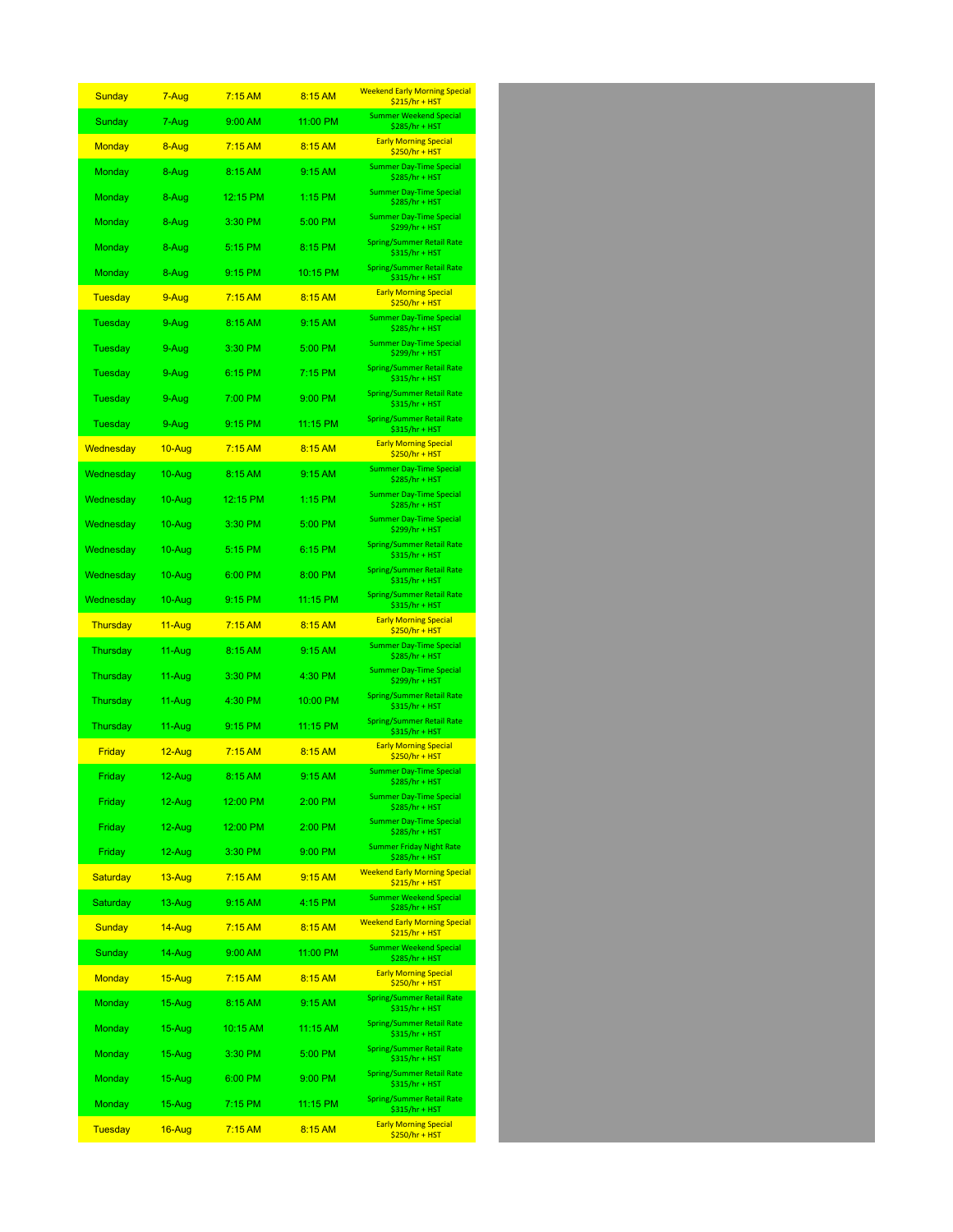| Tuesday         | 16-Aug        | 8:15 AM   | 9:15 AM  | <b>Spring/Summer Retail Rate</b><br>\$315/hr + HST      |
|-----------------|---------------|-----------|----------|---------------------------------------------------------|
| Tuesday         | 16-Aug        | 10:15 AM  | 11:15 AM | <b>Spring/Summer Retail Rate</b><br>\$315/hr + HST      |
| Tuesday         | 16-Aug        | 7:00 PM   | 9:00 PM  | Spring/Summer Retail Rate<br>\$315/hr + HST             |
| Tuesday         | 16-Aug        | 8:15 PM   | 11:15 PM | <b>Spring/Summer Retail Rate</b><br>\$315/hr + HST      |
| Wednesday       | 17-Aug        | 7:15AM    | 8:15 AM  | <b>Early Morning Special</b><br>$$250/hr + HST$         |
| Wednesday       | 17-Aug        | 8:15 AM   | 9:15 AM  | Spring/Summer Retail Rate<br>\$315/hr + HST             |
| Wednesday       | 17-Aug        | 10:15 AM  | 11:15 AM | <b>Spring/Summer Retail Rate</b><br>\$315/hr + HST      |
| Wednesday       | 17-Aug        | 3:30 PM   | 7:00 PM  | Spring/Summer Retail Rate<br>\$315/hr + HST             |
| Wednesday       | 17-Aug        | 7:15 PM   | 11:15 PM | Spring/Summer Retail Rate<br>\$315/hr + HST             |
| Thursday        | 18-Aug        | 7:15AM    | 8:15 AM  | <b>Early Morning Special</b><br>\$250/hr + HST          |
| Thursday        | 18-Aug        | 8:15 AM   | 9:15 AM  | <b>Spring/Summer Retail Rate</b><br>\$315/hr + HST      |
| Thursday        | 18-Aug        | 10:15 AM  | 11:15 AM | <b>Spring/Summer Retail Rate</b><br>\$315/hr + HST      |
| Thursday        | 18-Aug        | 3:30 PM   | 7:00 PM  | <b>Spring/Summer Retail Rate</b><br>\$315/hr + HST      |
| Thursday        | 18-Aug        | $7:15$ PM | 11:15 PM | Spring/Summer Retail Rate<br>\$315/hr + HST             |
| Friday          | <u>19-Aug</u> | 7:15AM    | 8:15 AM  | <b>Early Morning Special</b><br>$$250/hr + HST$         |
| Friday          | 19-Aug        | 8:15 AM   | 9:15 AM  | <b>Spring/Summer Retail Rate</b><br>\$315/hr + HST      |
| Friday          | 19-Aug        | 10:15 AM  | 11:15 AM | Spring/Summer Retail Rate<br>\$315/hr + HST             |
| Friday          | 19-Aug        | 12:00 PM  | 2:00 PM  | <b>Spring/Summer Retail Rate</b><br>\$315/hr + HST      |
| Friday          | 19-Aug        | 3:30 PM   | 9:00 PM  | <b>Summer Friday Night Rate</b><br>\$285/hr + HST       |
| <b>Saturday</b> | 20-Aug        | 7:15AM    | 8:15 AM  | <b>Weekend Early Morning Special</b><br>$$215/hr + HST$ |
| Saturday        | 20-Aug        | 9:00 AM   | 4:00 PM  | <b>Summer Weekend Special</b><br>\$285/hr + HST         |
|                 |               |           |          |                                                         |
| Sunday          | $21 - Aug$    | 7:15AM    | 9:15 AM  | <b>Weekend Early Morning Special</b><br>$$215/hr + HST$ |
| Sunday          | 21-Aug        | 9:00 AM   | 11:00 PM | <b>Summer Weekend Special</b><br>\$285/hr + HST         |
| <b>Monday</b>   | 22-Aug        | $7:15$ AM | 8:15 AM  | <b>Early Morning Special</b><br>\$250/hr + HST          |
| Monday          | 22-Aug        | 8:15 AM   | 9:15 AM  | <b>Spring/Summer Retail Rate</b><br>\$315/hr + HST      |
| Monday          | 22-Aug        | 10:15 AM  | 11:15 AM | Spring/Summer Retail Rate<br>\$315/hr + HST             |
| Monday          | 22-Aug        | 12:00 PM  | 1:00 PM  | <b>Spring/Summer Retail Rate</b><br>\$315/hr + HST      |
| Monday          | 22-Aug        | 3:30 PM   | 6:00 PM  | Spring/Summer Retail Rate<br><u> \$315/hr + нът</u>     |
| Monday          | 22-Aug        | 5:15 PM   | 11:15 PM | <b>Spring/Summer Retail Rate</b><br>\$315/hr + HST      |
| <b>Tuesday</b>  | $23 - Aug$    | $7:15$ AM | 8:15 AM  | <b>Early Morning Special</b><br>\$250/hr + HST          |
| Tuesday         | 23-Aug        | 8:15 AM   | 9:15 AM  | Spring/Summer Retail Rate<br>\$315/hr + HST             |
| Tuesday         | 23-Aug        | 3:30 PM   | 5:00 PM  | <b>Spring/Summer Retail Rate</b><br>\$315/hr + HST      |
| Tuesday         | 23-Aug        | 5:15 PM   | 11:15 PM | <b>Spring/Summer Retail Rate</b><br>\$315/hr + HST      |
| Wednesday       | $24 - Aug$    | $7:15$ AM | 8:15 AM  | <b>Early Morning Special</b><br>\$250/hr + HST          |
| Wednesday       | 24-Aug        | 8:15 AM   | 9:15 AM  | <b>Spring/Summer Retail Rate</b><br>\$315/hr + HST      |
| Wednesday       | 24-Aug        | 12:00 PM  | 1:00 PM  | <b>Spring/Summer Retail Rate</b><br>\$315/hr + HST      |
| Wednesday       | 24-Aug        | 3:30 PM   | 11:00 PM | <b>Spring/Summer Retail Rate</b><br>\$315/hr + HST      |
| <b>Thursday</b> | $25 - Aug$    | 7:15AM    | 8:15 AM  | <b>Early Morning Special</b><br>\$250/hr + HST          |
| Thursday        | 25-Aug        | 8:15 AM   | 9:15 AM  | <b>Spring/Summer Retail Rate</b><br>\$315/hr + HST      |
| Thursday        | 25-Aug        | 3:30 PM   | 11:00 PM | <b>Spring/Summer Retail Rate</b><br>\$315/hr + HST      |
| Friday          | $26 - Aug$    | 7:15AM    | 8:15 AM  | <b>Early Morning Special</b><br>\$250/hr + HST          |